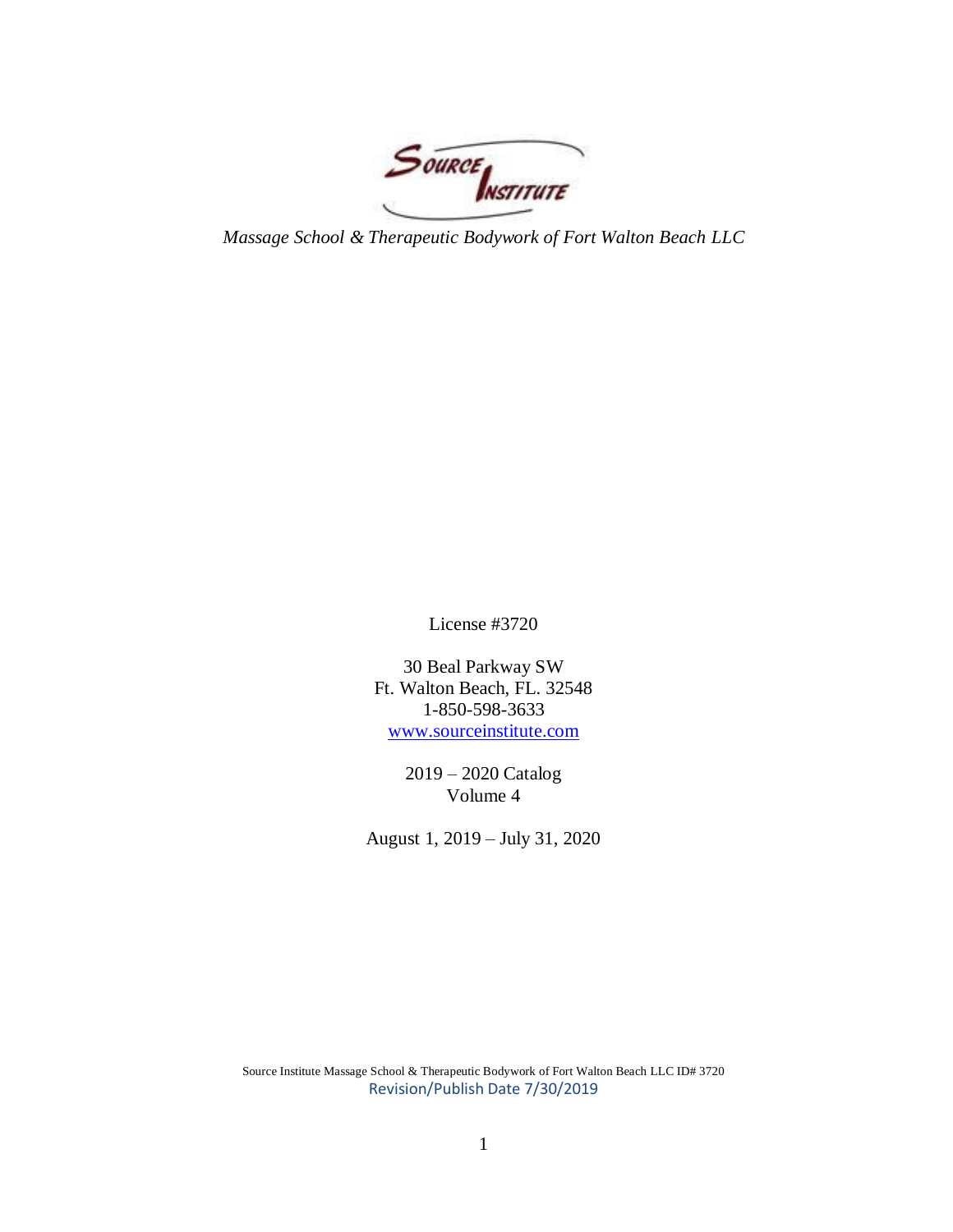| Cover Page                                                                                                                                                                                                                       |                                  |
|----------------------------------------------------------------------------------------------------------------------------------------------------------------------------------------------------------------------------------|----------------------------------|
|                                                                                                                                                                                                                                  | $\mathcal{D}_{\mathcal{A}}$      |
|                                                                                                                                                                                                                                  |                                  |
|                                                                                                                                                                                                                                  |                                  |
| Program Objectives                                                                                                                                                                                                               |                                  |
|                                                                                                                                                                                                                                  |                                  |
| Ownership and Control                                                                                                                                                                                                            |                                  |
|                                                                                                                                                                                                                                  |                                  |
| Board of Directors<br>Administration & Faculty<br><u>Administration &amp; Faculty</u>                                                                                                                                            |                                  |
| Admission Requirements & Procedures                                                                                                                                                                                              |                                  |
| School Holidays                                                                                                                                                                                                                  |                                  |
| <u> 1989 - Johann Harry Harry Harry Harry Harry Harry Harry Harry Harry Harry Harry Harry Harry Harry Harry Harry</u>                                                                                                            |                                  |
| Rules and Regulations                                                                                                                                                                                                            |                                  |
|                                                                                                                                                                                                                                  |                                  |
| Tardiness and Absence                                                                                                                                                                                                            |                                  |
|                                                                                                                                                                                                                                  |                                  |
| Make-up Work                                                                                                                                                                                                                     |                                  |
|                                                                                                                                                                                                                                  |                                  |
|                                                                                                                                                                                                                                  |                                  |
|                                                                                                                                                                                                                                  | 6                                |
|                                                                                                                                                                                                                                  | 6                                |
| Dress Code                                                                                                                                                                                                                       | 6                                |
|                                                                                                                                                                                                                                  | 6                                |
| Student Work                                                                                                                                                                                                                     | 6                                |
|                                                                                                                                                                                                                                  | 6                                |
| <b>Audited and Refresher Classes</b>                                                                                                                                                                                             | 6                                |
| Grading                                                                                                                                                                                                                          | 6                                |
|                                                                                                                                                                                                                                  |                                  |
| Graduation Requirements <b>Exercísion</b> Section 2014                                                                                                                                                                           |                                  |
| Advanced Standing & Prior Credit                                                                                                                                                                                                 |                                  |
|                                                                                                                                                                                                                                  |                                  |
|                                                                                                                                                                                                                                  |                                  |
|                                                                                                                                                                                                                                  | 8                                |
| Re-entrance after Dismissal<br><u>Example 2014</u>                                                                                                                                                                               | 8                                |
| Complaint Procedure<br>Security Policies and Procedures                                                                                                                                                                          | 8                                |
|                                                                                                                                                                                                                                  | 8                                |
| Crime Prevention                                                                                                                                                                                                                 | 8                                |
| Notification of Changes from Provided Information________________________________                                                                                                                                                | 9                                |
| Financial Aid                                                                                                                                                                                                                    | $\mathbf Q$                      |
|                                                                                                                                                                                                                                  | $\mathbf Q$                      |
| Requirement for Satisfactory Progress                                                                                                                                                                                            | 9                                |
| Library, Learning Resources and Information Services                                                                                                                                                                             | 10                               |
| <b>Application Fee</b>                                                                                                                                                                                                           | 10                               |
| Registration Fee                                                                                                                                                                                                                 | 10                               |
|                                                                                                                                                                                                                                  | 10                               |
| Advising and the contract of the contract of the contract of the contract of the contract of the contract of the contract of the contract of the contract of the contract of the contract of the contract of the contract of t   | $_{10}$                          |
|                                                                                                                                                                                                                                  | -11                              |
|                                                                                                                                                                                                                                  | 11                               |
|                                                                                                                                                                                                                                  | 11                               |
| Repetition Fees                                                                                                                                                                                                                  | $\_11$                           |
| Short Course Charges                                                                                                                                                                                                             | -11                              |
| Additional Expenses                                                                                                                                                                                                              | 11                               |
|                                                                                                                                                                                                                                  | 12                               |
|                                                                                                                                                                                                                                  | 12                               |
|                                                                                                                                                                                                                                  | 12                               |
| Standards of Academic Progress for VA Students                                                                                                                                                                                   | 12                               |
| Veteran's Credit for Previous Education or Training<br>Secretary 2021 - Andrew Schwarzen and Schwarzen and Schwarzen and Schwarzen and Schwarzen and Schwarzen and Schwarzen and Schwarzen and Schwarzen and Schwarzen and Schwa | 13                               |
|                                                                                                                                                                                                                                  |                                  |
|                                                                                                                                                                                                                                  | $\overline{\phantom{0}13}$<br>13 |
| Massage Therapy Program Course Description                                                                                                                                                                                       |                                  |
| Massage Therapy Extended Program Course Description<br>Massage Therapy Extended Program Course Description                                                                                                                       | 14                               |
|                                                                                                                                                                                                                                  | 15                               |
| Non-Compete Agreement                                                                                                                                                                                                            | 16                               |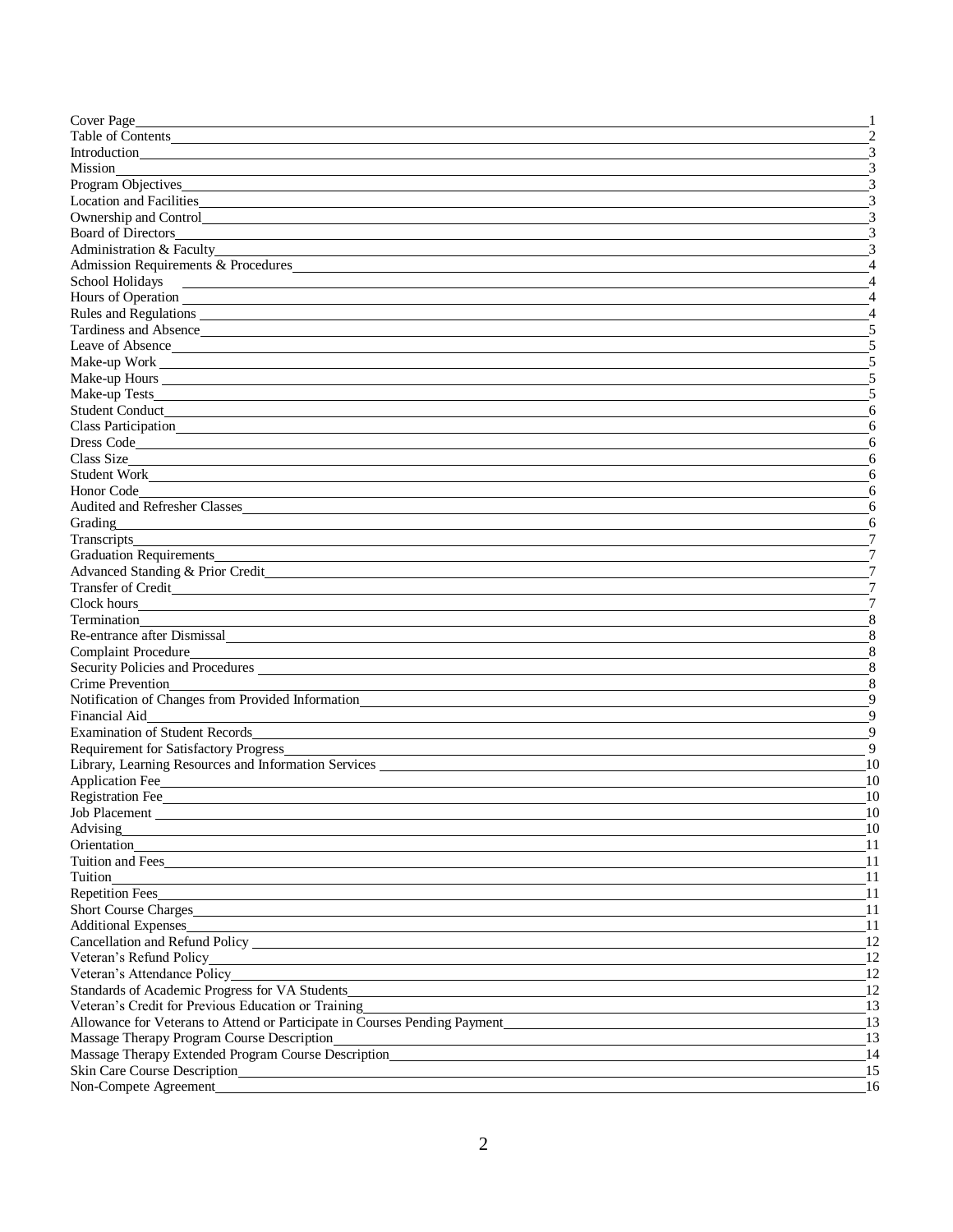### *INTRODUCTION*

Source Institute Massage School & Therapeutic Bodywork of Fort Walton Beach LLC was founded by Matthew Wilson and Christie Morgan in 2007 to promote Massage Therapy and with the intention to educate individuals who strive for a career in the field of Massage Therapy and Skin Care. This institute was created to combine eastern and western philosophies of medicine according to the growing needs of our community and our society. Our institution shall designate a properly trained individual to provide each of the following student services: academic advisement, financial aid advisement, personal advisement, and placement services. The extent of these services and the personnel assigned to them shall be determined by the size of the institution and shall be applicable to the field of Massage Therapy and Skin Care.

### *MISSION*

The mission of Source Institute Massage School & Therapeutic Bodywork of Fort Walton Beach LLC is to provide quality education in the field of Therapeutic Massage and Bodywork, so that new therapists will be prepared for the challenges of a career in this health profession.

### *PROGRAM OBJECTIVES*

*Massage Therapy:* The objective of Source Institute Massage School & Therapeutic Bodywork of Fort Walton Beach LLC is to prepare students for the National Certification Board for Therapeutic Massage and Bodywork Exam or the MBLEX which is required in order to obtain a License to practice Massage Therapy in the state of Florida. Other objectives include preparing students to enter the work force with a sound knowledge of ethical and safety principles needed to ensure professional standards in the health care field of Massage Therapy.

*Skin Care:* The objective of Source Institute of Massage of Massage Therapy & Bodywork LLC is to prepare students for a career in the practice of skin care in the state of Florida. Other objectives include preparing students to enter the work force with a sound knowledge of ethical and safety principles needed to ensure professional standards in the health care field of skin care.

### *LOCATION AND FACILITIES*

Source Institute Massage School & Therapeutic Bodywork of Fort Walton Beach is located at 30 Beal Parkway SW, Ft. Walton Beach, Florida, 32548. The school consists approximately 2200 square feet with two classrooms, one administrative office one break area with library facilities and two bathrooms. We are conveniently located near Hwy 98 between Destin and Navarre Florida. The equipment used in our facility is equivalent to that which is utilized in the standard work place.

#### *OWNERSHIP AND CONTROL*

Source Institute Massage School & Therapeutic Bodywork of Fort Walton Beach is owned, governed and controlled by Source Institute Massage School & Therapeutic Bodywork of Fort Walton Beach LLC. a proprietary Florida school registered Corporation with the Department of State, Division of Corporations.

## *BOARD OF DIRECTORS*

 *Matthew Wilson…………………………………………………………………………………………………… Owner/Chief Executive Officer*

### *ADMINISTRATION & FACULTY*

With a medical background after attending the United States Army Medical Training course in Fort Sam Houston, TX majoring in emergency medicine, graduating from the Core Institute in Tallahassee Florida in 2000 and instructing at Pensacola School of Massage Therapy and Health Careers, Matthew Wilson founded, owns and operates the following locations: Source Institute Massage School & Therapeutic Bodywork of Fort Walton Beach which is currently licensed by the Florida Commission for Independent Education and located in Fort Walton Beach, FL, Source Institute Massage School & Therapeutic Bodywork of Marianna which is currently licensed by the Florida Commission for Independent Education and is located in Marianna, FL, and Source Institute Massage School & Therapeutic Bodywork of Crestview which is currently licensed by the Florida Commission for Independent Education and is located in Crestview, FL.

Mirsada Velic (License No. MA84088) graduated from Source Institute Massage School & Therapeutic Bodywork of Fort Walton Beach.

Kaleb Wilson (License No. MA88898) graduated from Source Institute Massage School & Therapeutic Bodywork of Fort Walton Beach.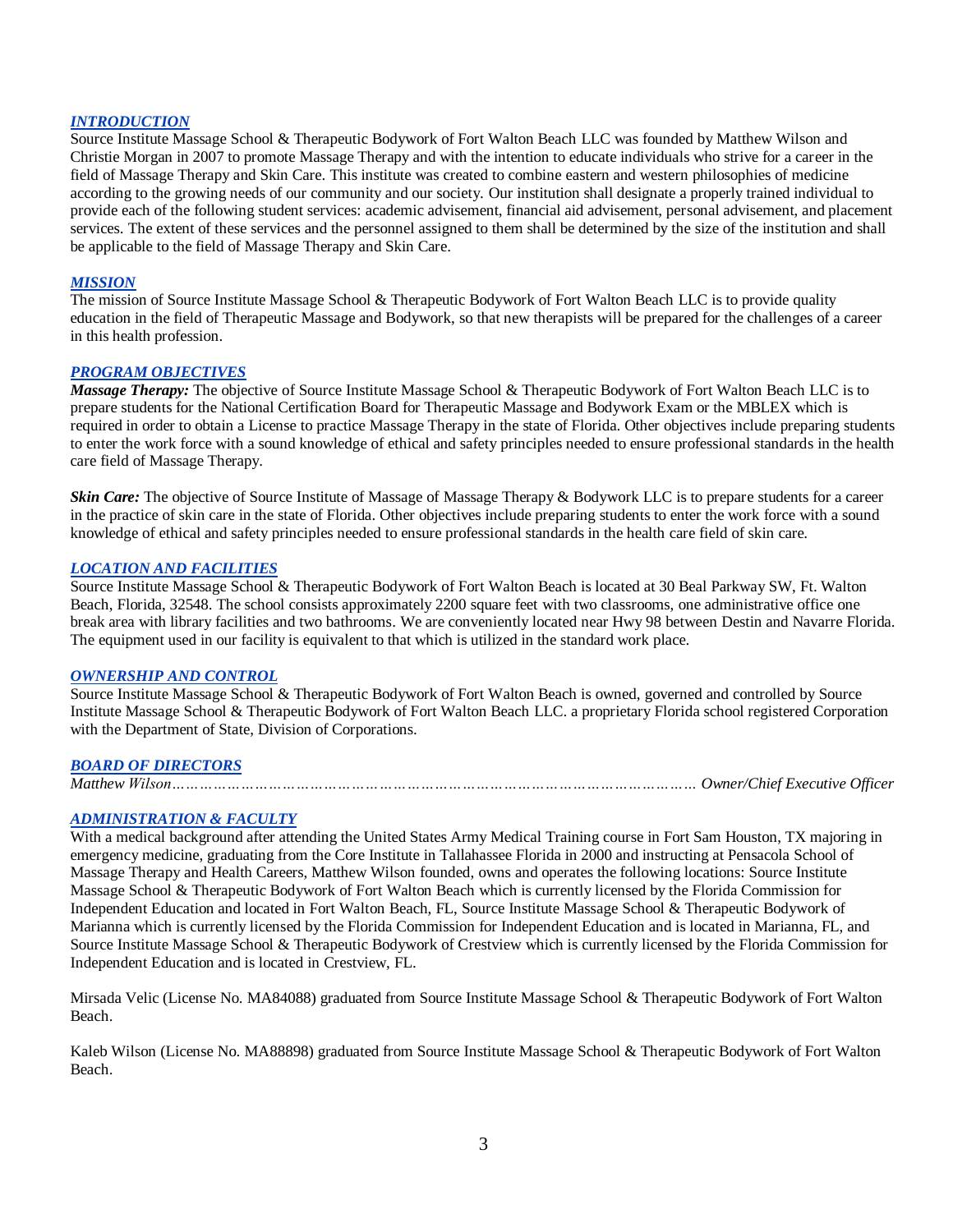Destiny Nass (License No. CL1241663) graduated from Choice Salon and Spa Academy in 2013 and is currently listed as an instructor at Source Institute Massage School & Therapeutic Bodywork of Fort Walton Beach.

### *ADMISSION REQUIREMENTS & PROCEDURES*

Applicant must be a High School graduate or equivalent (i.e. GED Certificate), or must be at least 16 years of age to start the Massage Therapy Program and at least 16 years of age to begin Skin Care program. Applicants must complete a personal interview with appropriate school personnel. Prospective students should write or call Source Institute Massage School & Therapeutic Bodywork of Fort Walton Beach to arrange an appointment for a personal interview with the director. During the interview, the applicant will answer questions pertaining to their vocational interest and career aspirations to ensure that the applicant has the ability to successfully pursue their studies. Upon successful completion of the interview, the applicant then registers with the school and is then labeled a "Provisional" Enrollee and is scheduled for the next available start date. Students who have not visited the school facility prior to enrollment will have the opportunity to withdraw without penalty within three days following either the regularly scheduled orientation procedures or following a tour of the school facilities and inspection of equipment. The enrollment agreement may be completed at any time prior to the class start date, however; the enrollment agreement must be signed by the student and the director or owner of Source Institute Massage School & Therapeutic Bodywork of Fort Walton Beach prior to starting class. Students who are enrolled as F-1 / M-1 visa students will, upon request to the institution, have the application and enrollment documents translated orally into a language the student understands, and the student must verify his/her understanding by signature on this Enrollment Agreement. Students who are enrolled as F-1 / M-1 visa students are required to provide written notification of withdrawal to the institution as a condition for receiving any refund of tuition that is due. Students who are enrolled as F-1 / M-1 visa students can enroll for multiple terms not to exceed twelve (12) months. Refund computations will apply to the current term at the time of enrollment. Students who are enrolled as F-1 / M-1 visa students, who has his/her visa application rejected will receive a full refund minus the registration fee of \$150.00. Students who are enrolled as F-1 / M-1 visa students, who have been accepted by the institution cancels prior to the start of schedule classes or never attends class (no-show), will receive a full refund less the registration fee of \$150.00.

#### *SCHOOL HOLIDAYS 2019*

| Labor Day            | September 7        |
|----------------------|--------------------|
| Columbus Day         | October 12         |
| Veterans Day         | November 11        |
| Thanksgiving Holiday | November $25 - 27$ |
| Christmas Break      | December $24 - 31$ |

#### *SCHOOL HOLIDAYS 2020*

| New Year's Day                | January 1          |
|-------------------------------|--------------------|
| Martin Luther King's Birthday | January 15         |
| Washington's Birthday         | February 19        |
| Memorial Day                  | May 28             |
| Independence Day              | July 4             |
| Labor Day                     | September 3        |
| Columbus Day                  | October 8          |
| Veterans Day                  | November 11        |
| Thanksgiving Holiday          | November $21 - 24$ |
| Christmas Break               | December $24 - 31$ |

#### *HOURS OF OPERATION*

Full time day students attend classes Monday – Friday from 8:00am to 2:00pm. Part time day students attend classes Monday, Wednesday and Friday from 8:00am to 2:00pm. Part time evening students attend classes Monday through Thursday from 5:30pm to 9:30pm.

## *RULES AND REGULATIONS*

Attendance is the most important factor in student success and graduation!!!

Students are expected to show respect for themselves, their classmates, and all faculty. Good attendance is a necessity as it ultimately instills professional standards that will be expected by future employers and clientele. Therefore, the following attendance policy is in effect for every six-week period. Perfect attendance is expected of each student and satisfactory attendance is vitally important and is a requirement of all students. All absences are recorded and made a part of the student's permanent record. Students are required to notify their instructors or administration when they are to be absent or tardy. Excessive absenteeism of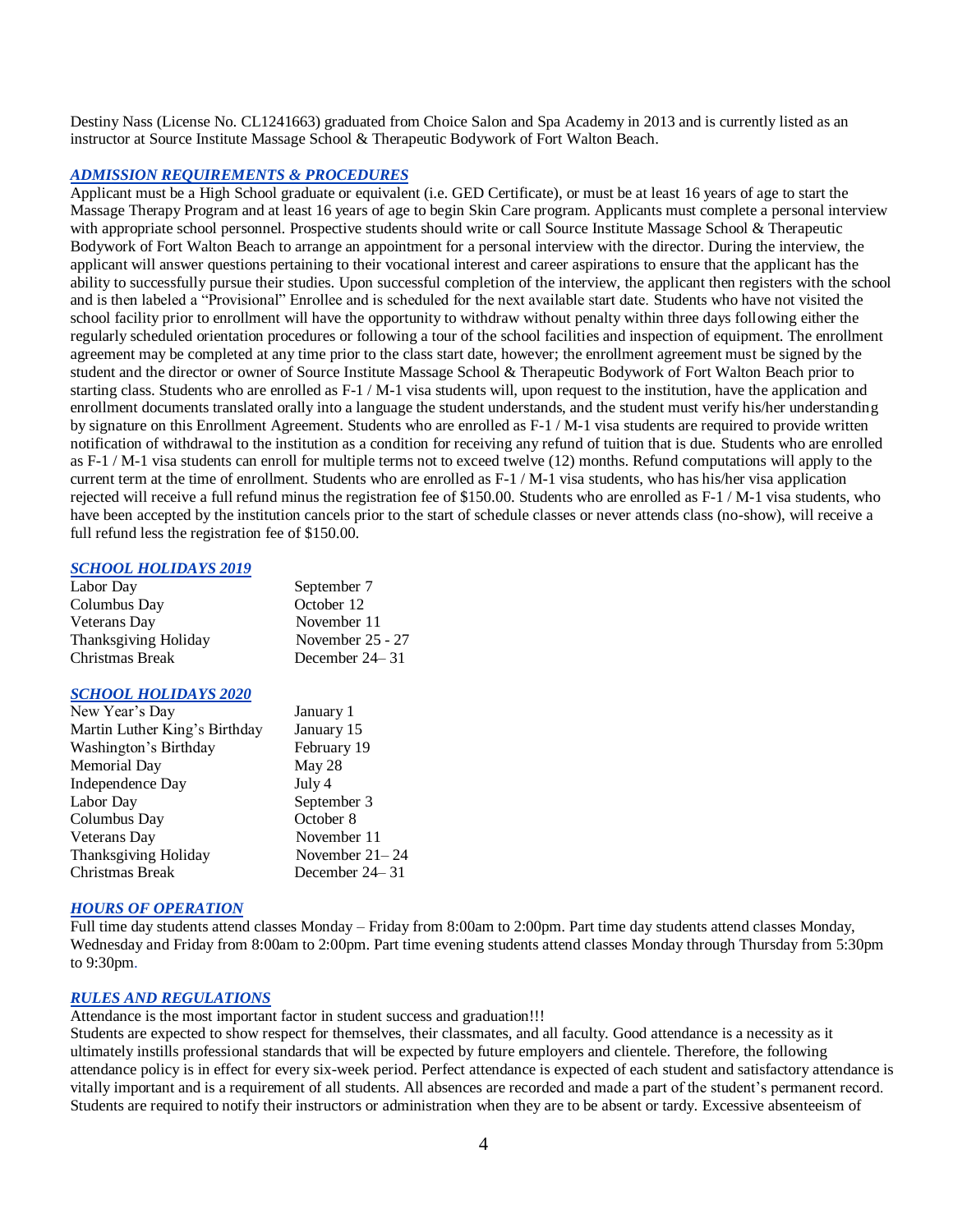greater than 20% in any class or as a whole is unacceptable and are grounds for disciplinary action including termination. In general, students will be allowed to miss no more than 5 class days in any 6-week period. On the  $6<sup>th</sup>$  absence the student may be dropped from the class and must wait until it is offered again and retake it. Students are expected to show respect for themselves, their classmates, and all faculty. The student may also be charged for each class that must be retaken due to forced withdraw or failing of a class. Legal and school holidays, breaks, and class cancellations are not included in calculations for class attendance and are therefore not considered days of absence.

#### *TARDINESS AND ABSENCE*

Students who report to class between the time class officially begins and ten minutes after class officially begins will be considered tardy for that hour. Students entering the classroom 10 minutes or later from the time class officially begins will be considered absent for that one class hour. Tardiness 3 times in one month, or in succession, will be charged as one-hour absence. If after initial counseling the tardiness continues, the student may be suspended or terminated unless the director determines that the progress of the student has not been inhibited.

## *LEAVE OF ABSENCE*

A student may be granted a leave of absence for a reasonable amount of time as determined by the school's Director. This request must be in writing and must include the expected start date and the expected return date. If the student does not return within the specified time and has not contacted the school to make other arrangements, the student will be terminated and granted a refund in accordance with the Cancellation and Refund Policy. A student a may take 2 leave of absences per enrollment. If a student needs to take a third leave of absence, that student must drop from the program and may enroll again later.

### *MAKE-UP WORK*

Students may make up work not completed due to an absence. Make-up work may be assigned to allow a student to progress in a timely manner. Scheduling of make-up work is left up to the discretion of each individual instructor with approval from the campus Director. It is not the responsibility of the instructor to inform the student that he or she needs to make up work. The student must inform the instructor that he or she missed hours and find out if there is any make-up work to be done.

#### *MAKE-UP HOURS*

Make-up hours are considered class work to be completed when a student misses a day and needs to make up those hours. Make-up hours must be made up on campus only and not offsite for any reason. Make-up work is determined by hours rather than work completed. Regardless of whether students can "make-up work", students are responsible for all course material taught. Students needing to make up hours must pay the normal hourly classroom tuition price. Students who miss hours due to sickness (must have doctors note or be excused from class by their instructor), death in the family, family sickness (must have doctors note), or injury will be allowed to make up class at no charge. Make-up hours must be approved by the director. It is not the responsibility of the instructor to inform the student that he or she needs to make up hours. The student must inform the instructor that he or she needs to make up hours. If a student fails to show up for a clinic or fails to give a 24-hour notice that they will not be able to attend clinics which results in a client being unable to receive his or her scheduled massage, that student must make up an additional hour per client.

#### *CLINIC MAKE-UP HOURS*

Clinic Make-up hours are considered hands on hours with the public to be accomplished on school premises only. Students must show up to every clinic they are scheduled for and must show up to clinics on time and be ready to perform massages. Source Institute provides clients for students, however, if a student fails to show up for their clinic unless that student is in a situation not under their control that prevents them from attending, Source Institute will no longer provide clients for that student and that student must provide their own client until the director agrees that the student has shown the ability to show up for clinics at their designated time consistently. The same rule applies to students that show up late for clinics three times within the program. If a student must cancel for a scheduled clinic, he or she must cancel within 12 hours. For students that must provide their own clients will receive one hour of class time for each client they massage.

## *MAKE-UP TEST*

Students may make up a test due to an absence. Make-up tests must be taken within one week of them returning to school. Students who miss a test will lose 10 points off their final score for that test. Make-up tests may only be taken during school hours in the presence of an instructor and cannot be made up during that students scheduled class. It is not the responsibility of the instructor to inform the student that he or she needs to make up a test. The student must inform the instructor that he or she missed hours and find out if there is any make-up test to be taken.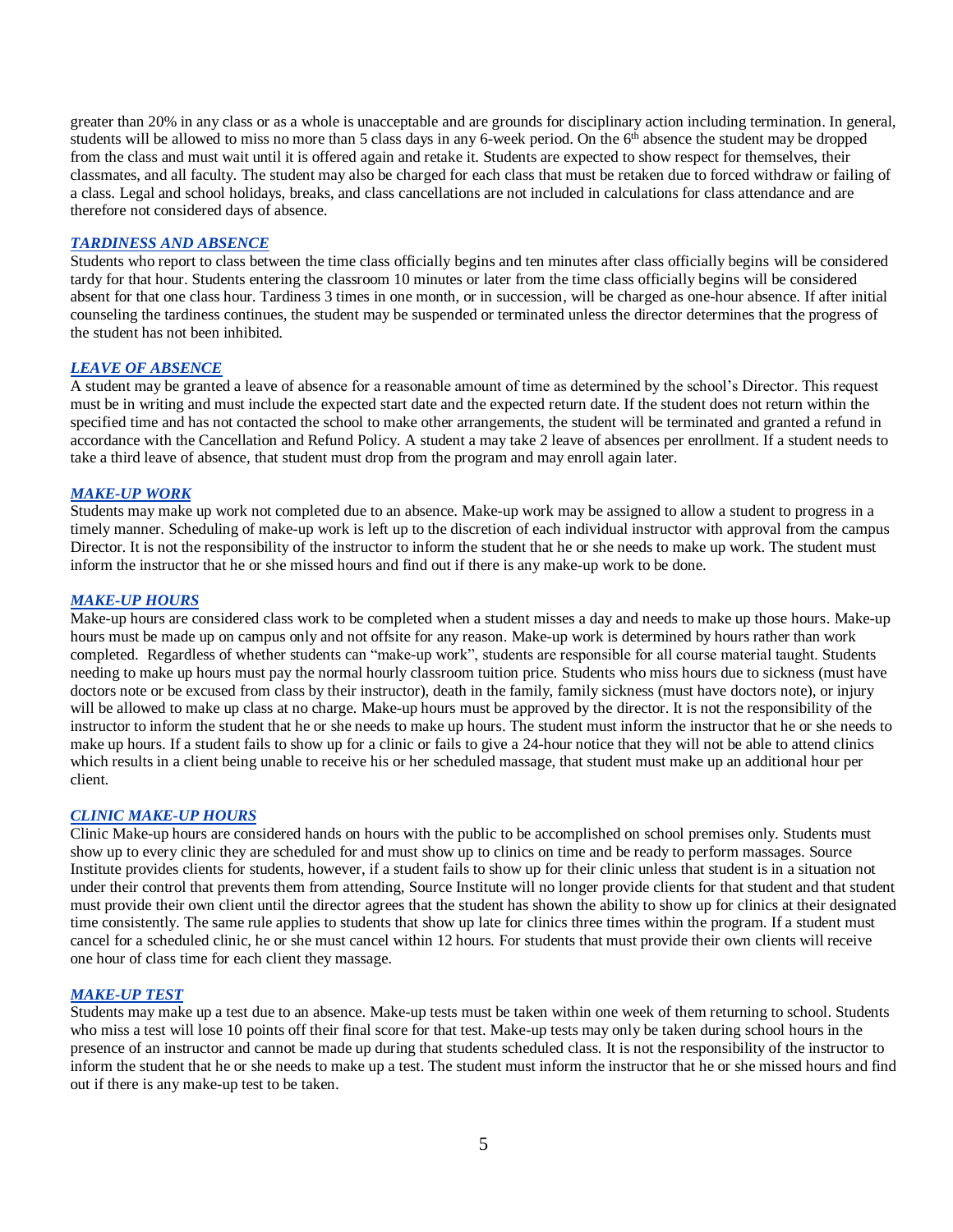## *STUDENT CONDUCT*

All students are required to conduct themselves in a professional manner, taking their studies seriously. Respect is to be shown to all instructors and fellow students. No student will be permitted to attend class while under the influences of alcohol or other intoxicating substances. Smoking is not allowed within the school's facilities. Students must participate in all classroom activities. Students that refuse to participate in the activity will be marked absent for each hour that the student refuses to participate. This includes the exchange of services. The exchange of services must take place in either of the classrooms and not in the break room, bathrooms, reception area, or outside of the building. Source Institute Massage School & Therapeutic Bodywork of Fort Walton Beach LLC reserves the right to dismiss any student whose conduct is unsatisfactory or detrimental to the best interest of the faculty, staff or other students.

## *CLASS PARTICIPATION*

Students must participate in all classroom activities. Students that do not participate at all or participate with minimal effort will be asked to leave the classroom and will be marked absent for that hour.

### *DRESS CODE*

Students are required to dress in a manner that is comfortable yet respectable, and to conform to acceptable standards of good taste in grooming and overall appearance. They are encouraged to wear scrubs, but not limited to this uniform, if each student complies with the school's standards of professional presentation.

### *CLASS SIZE*

All courses are to be taught on campus by an instructor. There are no online courses or distance learning. Class size is closely monitored to facilitate quality instruction. Class size for lecture style classes and labs typically includes up to 12 students to one instructor. Clinical massages completed at any event not taking place on the school campus may have up to 10 students to one instructor. Clinical massages are hands on massages to the public for training. No compensation for these massages is received by any student.

## *STUDENT WORK*

Source Institute Massage School & Therapeutic Bodywork of Fort Walton Beach LLC reserves the right to make copies of all student work and to use such in promotions without the student's prior written consent.

## *HONOR CODE*

Cheating and related forms of dishonesty will not be tolerated. Cheating gives your instructors and future employers a distorted view of your true abilities and is very unfair to more honorable students who try hard to earn honest grades according to their abilities. Students caught cheating will automatically be expelled from the class in question. The student may also be expelled from the school. If not expelled from the school, the student may retake the class from which they were expelled the next time it is offered.

Students accused or suspected of cheating without clear and convincing proof may be required to re-take tests under controlled conditions to guarantee a fair grade for all.

## *AUDITED AND REFRESHER CLASSES*

A student auditing a class receives neither a grade nor class hours for that subject. He/she is permitted to attend all classes but is not required to submit assignments or to take examinations. Tuition is charged on the same basis as for a class hour. Since no credit is given for an audited class, it does not apply towards the fulfillment of a program requirement. No change from audit to credit status, or from credit to audit status, may be made after the beginning of class. A refresher class is one in which the student has had at least the equivalent instruction offered in the class to be reviewed. Graduates of the institution have the option of taking a refresher class with no tuition charged, provided the class pertains to their course of study.

Non-graduates will be charged the same tuition rates per class hour. No grades or credit for class hours will be awarded, nor does the student have to fulfill the regular course requirements. The instructor has no obligation to the student with the exception of permission to attend class. Graduates and current students may use the equipment and facilities of Source Institute Massage School & Therapeutic Bodywork of Fort Walton Beach LLC for educational purposes during regular school hours.

#### *GRADING*

The standard letter system of grading is used as follows:  $A - 100-90$ ; 4.0 quality points:  $B - 89-80$ ; 3.0 quality points:  $C - 79-70$ ; 2.0 quality points: F – below 70; 0 quality points: P – Pass; 0 quality points: TP - Transfer Pass; 0 quality points: I – Incomplete (An "I" is given in the event that a student does not complete the course requirements of the course syllabus. This "I" will be converted to a letter grade by the end of the next grading period, or three weeks, whichever is greater); W – Withdrawal will be given to a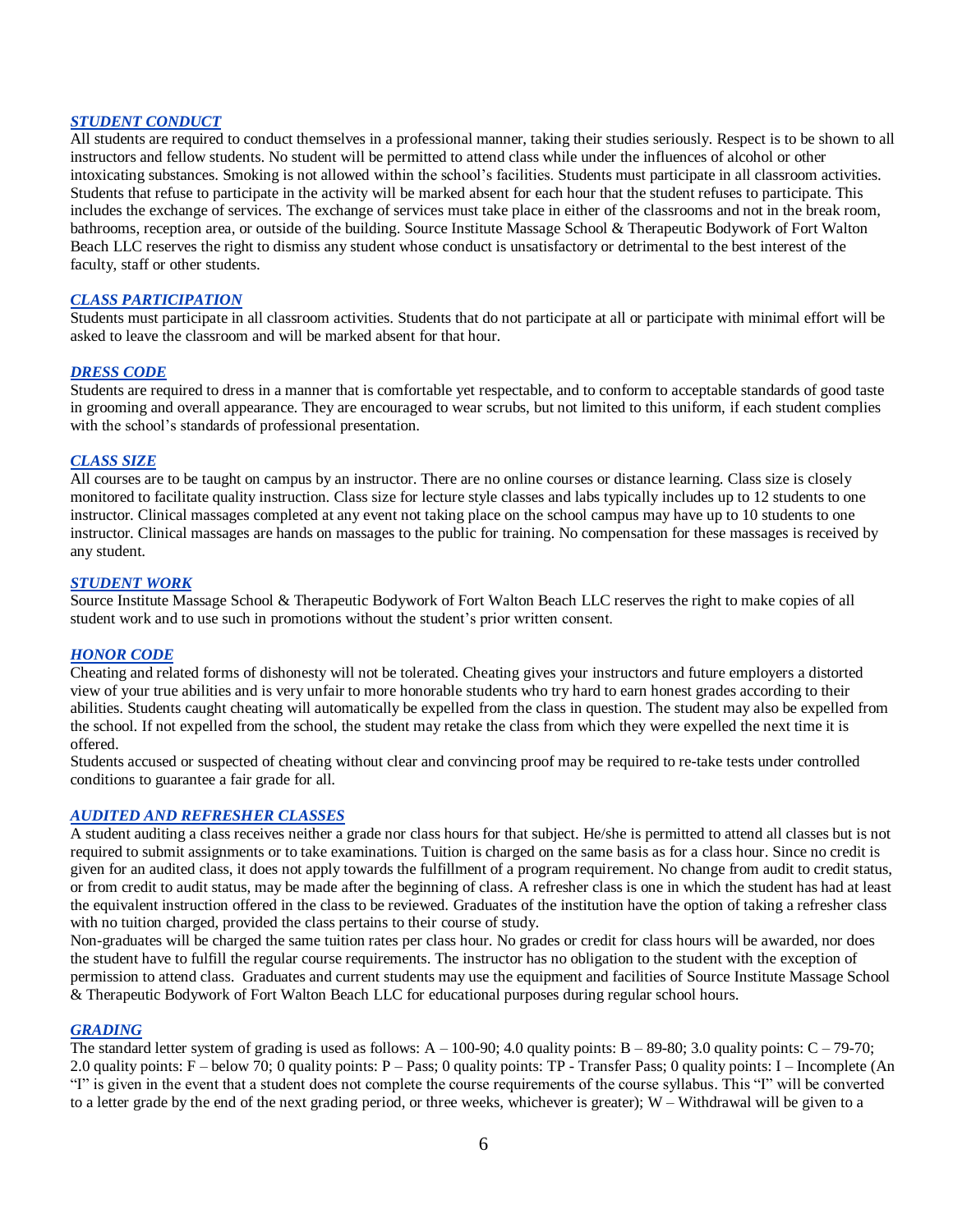student who withdraws before the mid-point of a particular course; WP – Withdraw Passing will be given to a student who withdraws with a passing grade after mid-point of a particular course. WF – Withdrawal Failing will be given to a student who withdraws with a failing grade after mid-point of a particular course. Students may repeat an individual course with approval from the director. Upon repeating a course or subject, the student will receive credit only for the highest grade earned. The lower grade will be removed from the student's transcript.

## *TRANSCRIPTS*

Transcripts are available upon request unless the student is indebted financially to the School. No transcript of grades will be released without the student's prior approval in writing. Each graduate is issued an official transcript of his academic record. Each subsequent transcript for a graduate is provided after receipt of a \$2.00 fee. A government agency that periodically requires a transcript to determine a student's progress is exempt from this fee. Student academic records are kept permanently by the school.

### *GRADUATION REQUIREMENTS*

A student must meet the following criteria to graduate from Source Institute Massage School & Therapeutic Bodywork of Fort Walton Beach LLC. Upon successful graduation from the program, the student will receive a diploma detailing that the student has completed the required number of hours in the program that he or she has attended. They will also receive a transcript listing the number of hours completed in each course of the program.

- 1) Each student must maintain an overall 2.0 grade point average.
- 2) Each student must pass each required course in his/her curriculum with a grade of "C" or better.
- 3) Each student must be in good financial standing with the institution before being allowed to graduate.
- 4) Each student must complete any additional programmatic criteria as required by the institution.
- 5) Each student must pass an exit exam covering 12 key areas of massage therapy and or skin care.
- 6) Each student must complete 600 in class hours for the massage therapy program, 800 hours for the Extended Massage Therapy Program or 260 hours in class hours of the skin care program.

## *ADVANCED STANDING & PRIOR CREDIT*

Source Institute Massage School & Therapeutic Bodywork of Fort Walton Beach LLC may grant full academic credit for many courses to those students who have successfully completed the same or substantially the same subjects on a post secondary level as those listed in our catalog which can be located on our website at www.source-institute.com. The student must have earned a grade of "C" or better and the student must have been taking course work at the postsecondary level within the last two years prior to their expected start date at Source Institute Massage School & Therapeutic Bodywork of Fort Walton Beach LLC. At least twenty-five percent (25%) of the credits or hours required for completion of a program must be earned through instruction taken at Source Institute Massage School & Therapeutic Bodywork of Fort Walton Beach LLC. It is the student's responsibility to have official academic transcripts sent to Source Institute Massage School & Therapeutic Bodywork of Fort Walton Beach LLC and to provide a catalog containing course descriptions. The transcripts and prior school's catalog will be reviewed. The decision to grant credit for prior school work shall be approved by the director. Written verification will be placed in the student's file. Transfer of credit from other institutions are recorded as grades of "TP" and are not counted as earned nor used when calculating grade point average. If a student believes that his/her prior knowledge or experience is enough to warrant waiving a class requirement, a comprehensive inventory test will be administered to him. A minimum grade of "B" is required to waive the class. This test is to be taken in advance, if possible, but not later than the first week of class. Upon successful completion of the test, the student may select an elective to replace that class or choose to waive the elective in favor of reducing time in school. Advanced standing credits are recorded as grade of "P" and are counted as hours earned but are not used when calculating grade point average.

#### *TRANSFER OF CREDIT*

Most courses offered by Source Institute Massage School & Therapeutic Bodywork of Fort Walton Beach LLC are nonacademic and do not imply or guarantee transferability of credits earned while in pursuit of the certificate or diploma. The transferability of credits earned at Source Institute is at the discretion of the accepting school. It is the student's responsibility to confirm whether or not credits will be accepted by another institution of the student's choice.

## *CLOCK HOURS*

One clock hour represents 50 minutes of instruction in the presence of an instructor. 50 minutes of instruction is measured as a unit of credit.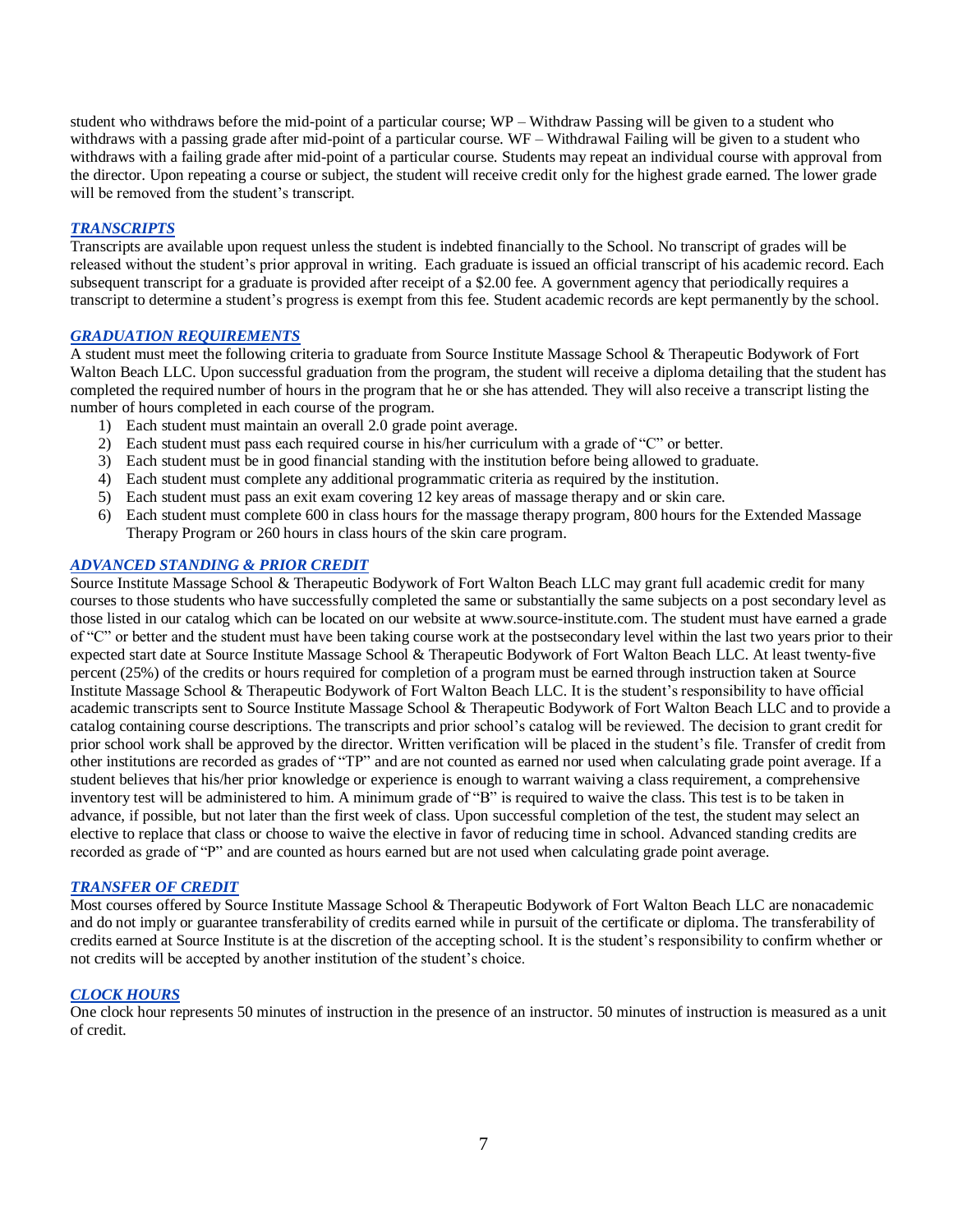## *TERMINATION*

Termination from the school may result for any of the following violations:

- 1. Students who engage in behavior that reflects unfavorably on fellow students or on the school.
- 2. Students who interfere with the progress of other students or the presentations of any member of the staff or faculty.
- 3. Students who have in their possession weapons of any kind while on the school property. A weapon may be considered anything with the potential of inflicting bodily harm, and which serves no academic purpose.
- 4. Students who enter the school facilities under the influence or effects of alcohol, prohibited drugs, or narcotics of any kind. Any faculty member of Source Institute Massage School & Therapeutic Bodywork of Fort Walton Beach LLC who suspects that a student is under the influence of any foreign substance reserves the right to dismiss that student from class, unless the student can prove otherwise.
- 5. Students who disrupt any class for any reason.
- 6. Students who do not abide by the dress code as previously established by the school and to keep their work areas clean at all times.
- 7. Students who are not prompt and attend all scheduled classes unless they can provide a valid excuse for and tardiness or absence.
- 8. Students who do not cooperate fully with the staff and faculty at all times.
- 9. Students who are not respectful to all instructors always.
- 10. Students who remove from the school any supplies, books, equipment, or other property belonging to the school without prior permission from the Director.
- 11. Students who participate in cheating or plagiarism of any kind may be subject to immediate termination.
- 12. Students who do not maintain acceptable academic standards as previously established by the school.
- 13. Students that use profane or abusive language.
- 14. Any type of harassment, of a sexual nature or otherwise is grounds for immediate termination from the institution.

## *RE-ENTRANCE AFTER DISMISSAL*

Each student dismissed will have a chance to appeal his/her dismissal. A written request for re-entrance must include an acknowledgement of the reason for dismissal and an agreement to abide by all rules and regulations of Source Institute Massage School & Therapeutic Bodywork of Fort Walton Beach. This shall be submitted to the Director in writing within 90 days of the date of dismissal. Permission of re-entrance shall be granted on an individual basis. The director will have 30 days to make a decision and will contact the student within that time.

## *COMPLAINT PROCEDURE*

Student complaints relative to the actions/policies of school officials must be in writing to the director of the school, Complaints should first be resolved with school officials within 30 days of the complaint. If the complaint is not answered to the student's satisfaction within 30 days, the student should send the complaint in written form to **Florida Commission for Independent Education,** Department of Education, 325 West Gaines Street Suite 1414 Tallahassee, Florida 32399-0400, phone (850) 245-3200 or 1-888-224-6684.

## *SECURITY POLICIES AND PROCEDURES*

Source Institute Massage School & Therapeutic Bodywork of Fort Walton Beach LLC is monitored during all operation hours to insure a safe and secure environment for students and faculty. The staff and students are encouraged to report crimes to local authorities and to the Dean or Director of the school. Should an incident occur, the Dean or the Director is to be called immediately, and the first to respond will investigate and notify authorities as warranted?

The administration encourages the reporting of all crimes to the local police department. All visitors and non-students are required to check in at reception before entering any other portion of the building.

There is no residence facilities associated with the Institute.

### *CRIME PREVENTION*

Alcoholic beverages are not permitted on the premises at any time. Any person caught on campus under the influence or in possession of alcoholic beverages will be asked to leave immediately for the remainder of the day (without pay for employees). On the next school day determination of penalty will be decided by the Director as to further action to be taken, including immediate suspension, termination or expulsion from the Institute.

Illegal weapons or drugs are not permitted on the premises. Any person caught in possession of either of these will be expelled or terminated immediately.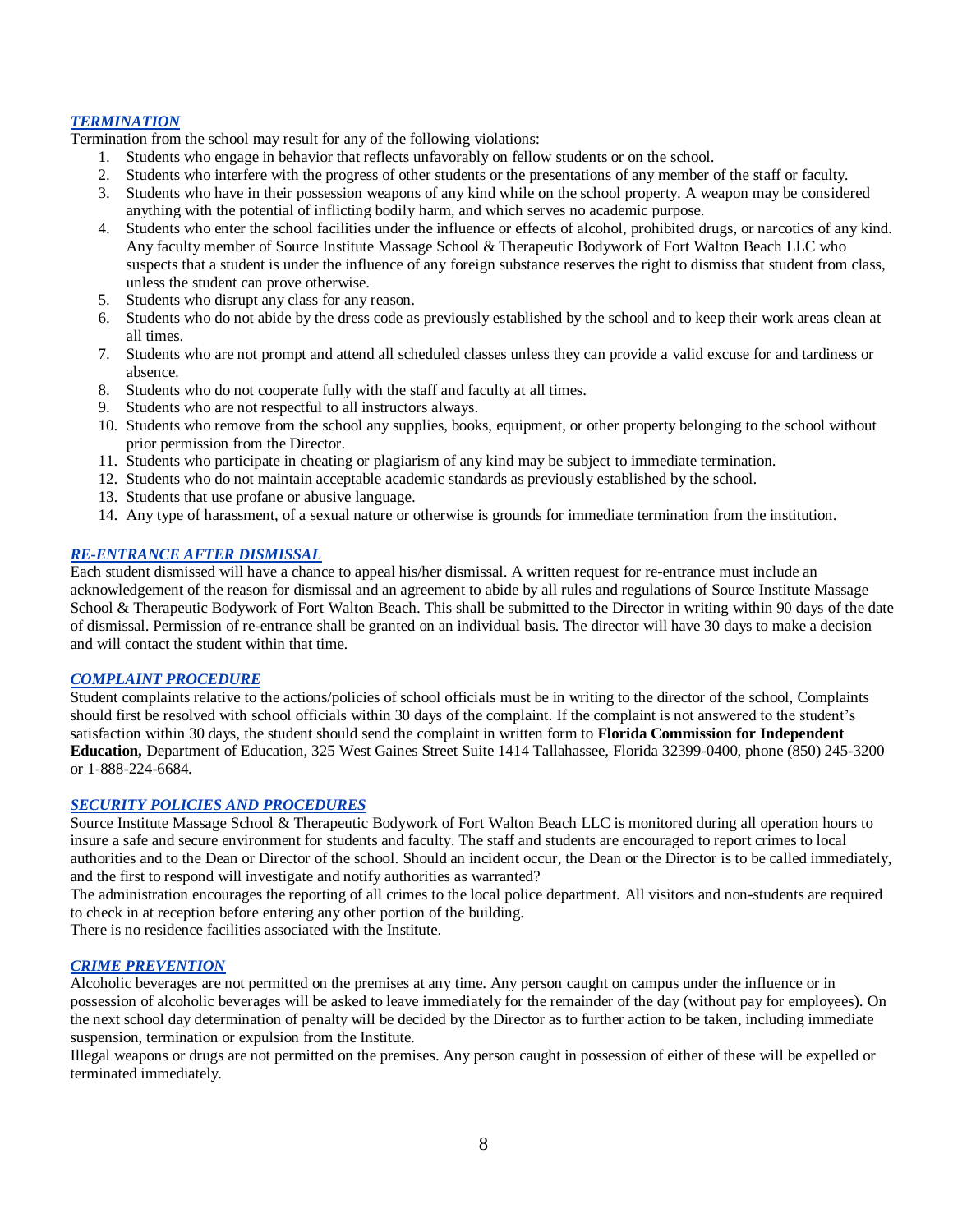## *NOTIFICATION OF CHANGES FROM PROVIDED INFORMATION*

The student is required to notify the Business Office and the Dean of Education of any change in marital status, address, telephone number, ECT. Employment opportunities are sometimes lost because the school cannot locate the students.

### *FINANCIAL AID*

Financial aid is available for Military Spouses that qualify for the MYCAA program. All details about the MYCAA financial aid can be found at the MYCAA website [http://www.military.com/education/money-for-school/military-spouse-career-advancement](http://www.military.com/education/money-for-school/military-spouse-career-advancement-accounts-financial-aid.html)[accounts-financial-aid.html.](http://www.military.com/education/money-for-school/military-spouse-career-advancement-accounts-financial-aid.html) Currently we are not Title IV funded and do not provide any other financial aid. We do offer in house payment plans.

## *EXAMINATION OF STUDENT RECORDS*

Student records are permanently retained by the school and are available to students upon request. Student records will be provided to any party only after written request has been made by the student subject to the policy below. Pursuant to the Family Educational Rights and Privacy Act of 1974, as amended, a student or former student has the right to inspect his/her educational record which is maintained by the School. To ensure that the School's records are not inaccurate or misleading and to provide an opportunity for the correction or deletion of such inaccurate or misleading data, a student may request a hearing to challenge the content of his/her record. The student must comply with the following procedure:

#### *A. Procedure for Examination*

All requests to inspect a student's educational record must be in writing. Upon receipt of a completed request, or as soon as possible thereafter but in no event longer than three school days after the request is received, the Administration shall notify the student of the date, time and place for inspection of his/her educational record. The date shall not be more than thirty days after the request was received.

### *B. Challenge to the Record*

A student may view and challenge any data in his/her educational record which he/she considers to be in violation of their privacy or other rights they may feel are being violated. To request a meeting with the director of the school to challenge the data, the student must file a written request. Upon receipt of the request, the director of the school will set a meeting with the student within 24 hours.

#### *C. Release of Information*

Source Institute Massage School & Therapeutic Bodywork of Fort Walton Beach LLC does not permit access to or release of confidential information without the written consent of the student, to any individual or agency for any reason except the following. 1) When records are required by school officials in the proper performance of their duties, 2) Organizations conducting studies for educational and governmental agencies, 3) U.S. Government agencies as listed in Public Law 93-380. 4) Accrediting agencies, 5) Parents of dependent children as defined in the Internal Revenue Code of 1954, 6) Appropriate persons in connection with an emergency, 7) Other educational institutions upon request of transcripts for students seeking enrollment in that institution, 8) In connection with the award of financial aid, and 9) In response to legal court order. Source Institute Massage School & Therapeutic Bodywork of Fort Walton Beach LLC maintains files containing the following information for each student: 1) Social Security number, 2) name, 3) local address, 4) local telephone number, 5) permanent address. 6) Permanent telephone number and 7) medical information. Additional items of information which may be released without the written approval of students include: dates of attendance, date and place of birth, participation in officially recognized activities, and the most recent previous educational institution attended.

#### *Requirements for Satisfactory Progress*

All students must meet the requirements for the following criteria in order to maintain satisfactory progress standards and to continue attending Source Institute Massage School & Therapeutic Bodywork of Fort Walton Beach LLC without interruption. Students that cannot meet or maintain the following requirements will fall into a probationary status and must correct the problem within 30 days or may be dropped from the program. The decision to drop the student from a Program will be at the discretion of the school director. If the student meets the requirements of satisfactory progress standards, they will no longer be on probation.

A. Grade Point Average: Students must maintain a 2.0 GPA always while in school and in order to graduate. If a student's GPA falls below 2.0, the student will be notified in writing and will be placed on probation for the next grading period. This action will be recorded on the student's file. If the student's GPA falls below 1.0 before the end of the first 25% of the program or below 1.5 between the first 25% and before the midpoint of the program, the student will be dismissed. If the student has not raised the cumulative GPA to 2.0 at the end of the probation period, the student shall be dismissed from school for reasons of unsatisfactory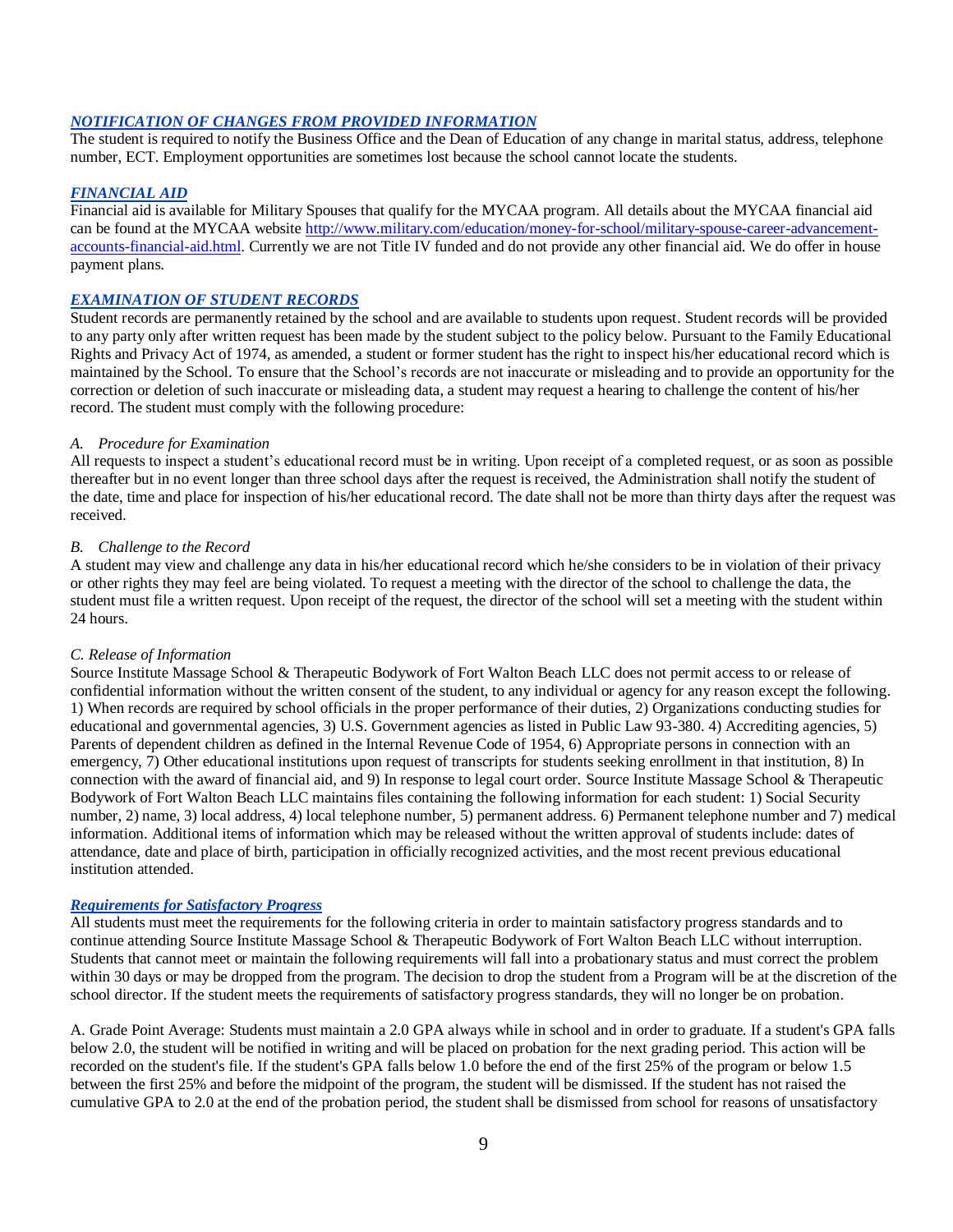progress. A dismissed student has the right to appeal for reinstatement as described in "E" below. Students who demonstrates a change of satisfactory progress from unsatisfactory progress will be taken off of probation and will continue the program as usual.

B. Time Frame: A student is required to complete the program of study with a satisfactory grade in a maximum time frame of 1.5 times the normal program length. Students who fail to meet this standard will be notified in writing and will be placed on probation for the next grading period. If the student has not completed the program by the end of the probationary period, the student will be dismissed from school.

C. Satisfactory Progress Readmission Policy: A student dismissed for failure to make satisfactory progress may reapply for readmission after a three-month waiting period. If the student demonstrates the desire and the academic ability to complete the program, the student will be readmitted on a probationary basis for the next grading period (or three weeks, whichever is greater). The student progress must meet the institution's satisfactory progress standards including a GPA of at least 2.0 on subjects taken during the first grading period after re-entry. This process applies only to dismissals caused by lack of satisfactory progress and will only be granted once. This process does not apply to any other withdrawals or dismissals.

D. Remedial work is included in all satisfactory progress determinations.

E. Appeal/Mitigating Circumstances: When a student has extraordinary or mitigating circumstances, an appeal may be submitted in writing within 30 days to the director of the institution. These circumstances will be considered in making a determination on the student's satisfactory progress. The student's appeal must state the circumstances and reasons the appeal should be considered. The director will consider each case on its own individual merit and make a final decision within 30 days of receiving the written appeal. If the appeal is overturned by the director, the student will be notified and allowed to continue in the program and will be on academic probation until satisfactory progress has been achieved. If the appeal in not approved, the student will be dropped from the program. These standards are designed to give each student a reasonable opportunity to progress and obtain their educational goals. Understanding and compliance of these academic standards are important.

F. Students that graduate must take the state or national examination for licensure within 4 months of graduating from the program in order for their transcript to be sent to the testing center. Students that do not take the state or national examination within 4 months must retake and pass all exit exams that the school requires for a student to graduate the program. Students must also pay the normal cost per hour to take exit exams.

### *LIBRARY, LEARNING RESOURCES AND INFORMATION SERVICES*

Learning resources and information services are appropriate to the level and scope of programs offered at Source Institute Massage School & Therapeutic Bodywork of Fort Walton Beach LLC. All students shall have access to those resources and those resources shall be examined and updated every six months to ensure and maintain an appropriate base of learning resources and information services of the highest quality. All staff members are required to assist and support the learning resources and information services that Source Institute Massage School & Therapeutic Bodywork of Fort Walton Beach LLC provides to each student. Within the sixty-four-square foot library, we shall also provide a current unabridged dictionary, a thesaurus, and recent editions of handbooks appropriate to the curriculum for students as well as instructors so that both may utilize the learning resources and information services as an integral part of the learning process. The school maintains a bookstore for the convenience of our students. Special orders may also be taken with a nominal deposit required. The School assumes no responsibility for lost or stolen textbooks or supplies. Replacements or additional books, uniforms, and related materials may be purchased through the director.

## *APPLICATION FEE*

There is no charge for a potential student to fill out an application for admission.

## *REGISTRATION FEE*

Upon acceptance into any of our programs, the student is charged a one-time non-refundable registration fee of \$150.00.

#### *JOB PLACEMENT*

Source Institute Massage School & Therapeutic Bodywork of Fort Walton Beach LLC will assist with job placement but does not guarantee job placement. We will post any jobs presented to us on a job placement board located in a conspicuous area of the school.

## *ADVISING*

Staff and faculty are available during regular school hours to assist with problems they may encounter.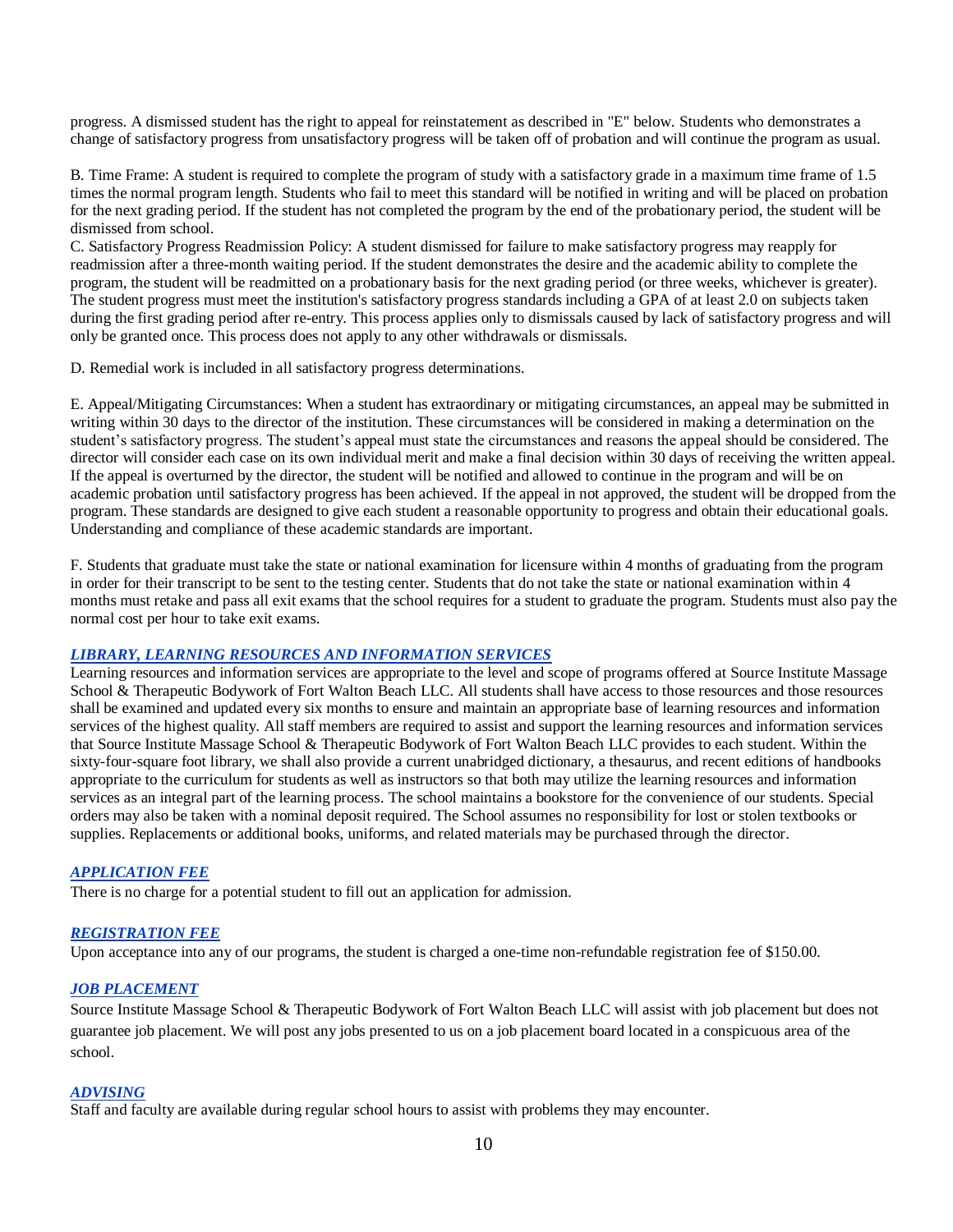## *ORIENTATION*

Prior to the start date of each course, each new student will be expected to attend an orientation to become familiar with class schedules and information regarding the upcoming school term.

### *TUITION AND FEES*

All tuition must be paid in full prior to graduation. The school may be able to help with outside financing, call the school for more information.

## *TUITION*

| 50.00<br><b>FREE</b><br>50.00<br><b>FREE</b> | Any guarantee funds and/or prepaid tuition amounts are applied to tuition and should be deducted from total amounts due. |  |
|----------------------------------------------|--------------------------------------------------------------------------------------------------------------------------|--|
|                                              |                                                                                                                          |  |
|                                              |                                                                                                                          |  |
|                                              |                                                                                                                          |  |
|                                              |                                                                                                                          |  |
|                                              |                                                                                                                          |  |
|                                              |                                                                                                                          |  |
|                                              |                                                                                                                          |  |
|                                              |                                                                                                                          |  |
|                                              |                                                                                                                          |  |
|                                              |                                                                                                                          |  |
|                                              |                                                                                                                          |  |
|                                              |                                                                                                                          |  |
|                                              |                                                                                                                          |  |
|                                              |                                                                                                                          |  |
|                                              |                                                                                                                          |  |
|                                              |                                                                                                                          |  |
|                                              |                                                                                                                          |  |

### *REPETITION FEES*

The tuition amounts stated above allow for each course to be taken once. Any student needing to repeat a course due to failure, withdrawal, or incomplete work, will be charged \$25.00 per class hour and \$35.00 per clinic hour.

#### *SHORT COURSE CHARGES*

Under certain circumstances, practicing health care professionals may prefer to enroll in select courses only. The cost for these courses is equal to the normal per hour cost times the number of hours for the class. There is no application fee for Short Course students. It is important to note that there is no funding available for courses taken apart from an approved program of study offered by this institution. All charges must be paid prior to starting classes. The Cancellation and Refund policy will apply.

#### *ADDITIONAL EXPENSES*

National Massage Therapy Board Exam-\$125, Florida Massage Therapist License Fee-\$205.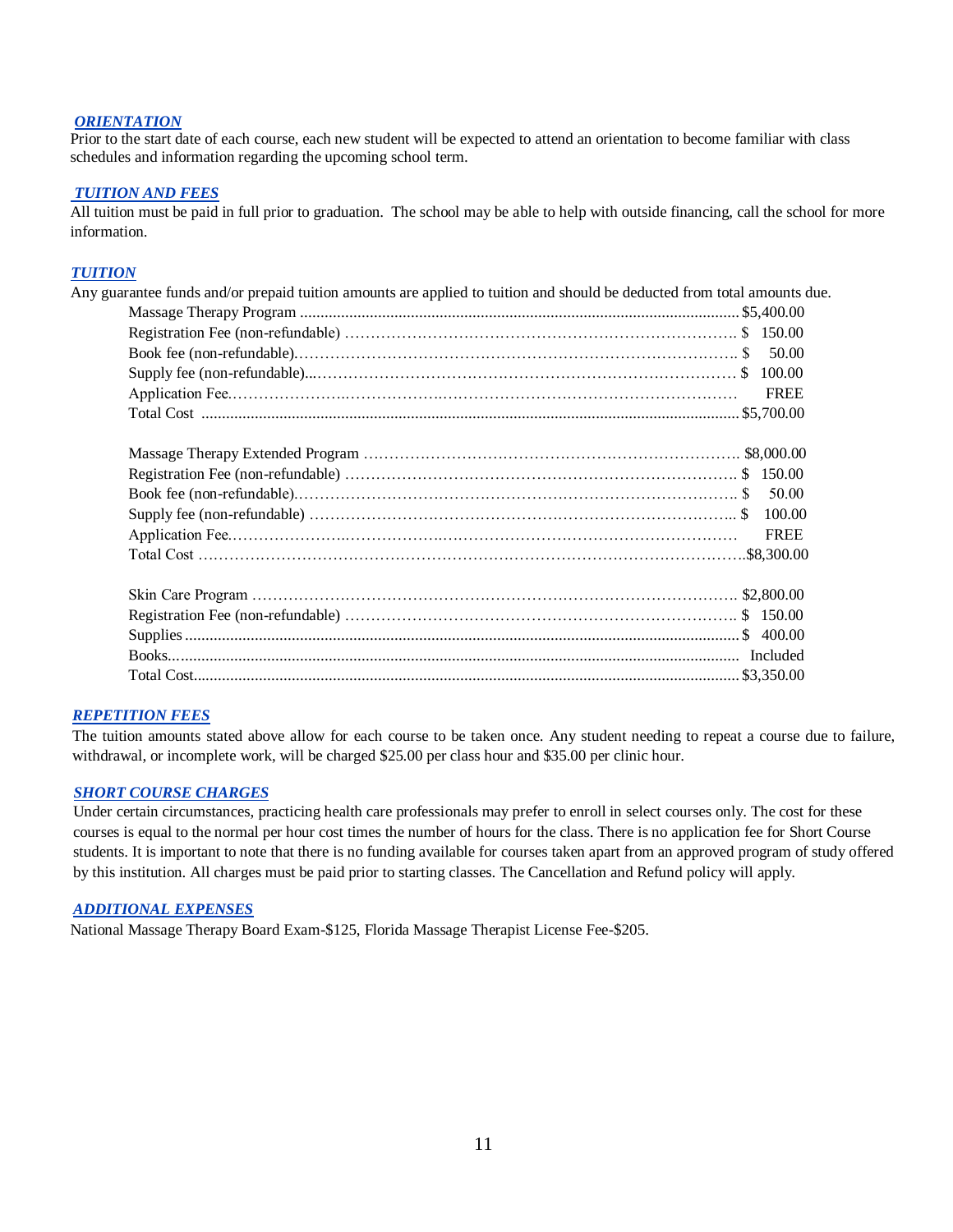## *CANCELLATION AND REFUND POLICY*

Should a student's enrollment be terminated or cancelled for any reason, all refunds will be made according to the following refund schedule:

- 1. Students are considered enrolled until the student cancels or is terminated by the school director. Cancellation must be made in person, by electronic mail, by Certified Mail or by written termination.
- 2. All tuition money will be refunded if Source Institute Massage School & Therapeutic Bodywork of Fort Walton Beach does not accept the applicant or if the student cancels within three (3) business days after signing the enrollment agreement and making initial payment.
- 3. Cancellation after the third (3rd) Business Day, but before the first class, results in a refund of all monies paid, with the exception of the non-refunded registration fee (not to exceed \$150.00).
- 4. Cancellation after attendance has begun through 40% completion of the program, will result in a Pro Rata refund computed on the number of hours completed to the total program hours.
- 5. Cancellation after completing 40% of the program will result in no refund.
- 6. Termination Date: In calculating the refund due to a student, the day a student informs the director of the school in writing, by certified mail or the day the school director drops the student from the program.
- 7. Refunds will be made within 30 days of termination of students' enrollment or receipt of cancellation notice from a student.

Source Institute Massage School & Therapeutic Bodywork of Fort Walton Beach reserves the right to change any provision listed in this catalog including but not limited to course and curriculum changes, academic requirements for graduation, modifications of tuition fee, or other charges with prior notice to individual students. Every effort will be made to keep students advised of any such changes. Source Institute Massage School & Therapeutic Bodywork of Fort Walton Beach does not discriminate based on race, age, national origin, color, sex, or handicap in admission to, access to or treatment in this facility. This also includes employment in its programs and activities.

#### *VETERAN'S REFUND POLICY:*

The refund of the unused portion of tuition, fees, and other charges for veterans or eligible persons who fail to enter a course or withdraw or discontinue prior to completion will be made for all amounts paid which exceed the approximate pro-rata portion of the total charges that the length of the completed portion of the course bears to the total length of the course. The pro-ration will be determined on the ratio of the number of days or hours of instruction completed by the student to the total number of instructional days or hours in the course to the very end.

## *VETERAN'S ATTENDANCE POLICY:*

Early departures, class cuts, tardiness, etc., for any portion of a class period will be counted as 1 hour of absence for each hour of class until the student returns for a full hour of class. Students exceeding 20% total absences in a calendar month will be terminated from their VA benefits for unsatisfactory attendance. In order to show that the cause of unsatisfactory attendance has been removed, students must show good attendance (as defined) for one calendar month after being terminated for unsatisfactory attendance. After such time, the student may be recertified for VA education benefits. The student's attendance record will be retained in the veteran's file for USDVA and SAA audit purposes.

## *STANDARDS OF ACADEMIC PROGRESS FOR VA STUDENTS:*

Students receiving VA educational benefits must maintain a minimum cumulative grade point average (CGPA) of 2.0 per month. A VA student whose CGPA falls below 2.0 at the end of any month will be placed on academic probation for a maximum of two consecutive months of enrollment. If the VA student's CGPA is still below 2.0 at the end of the second consecutive term of probation, the student's VA will be terminated. A VA student terminated from VA educational benefits due to unsatisfactory progress may petition the school to be recertified after attaining a CGPA of 2.0.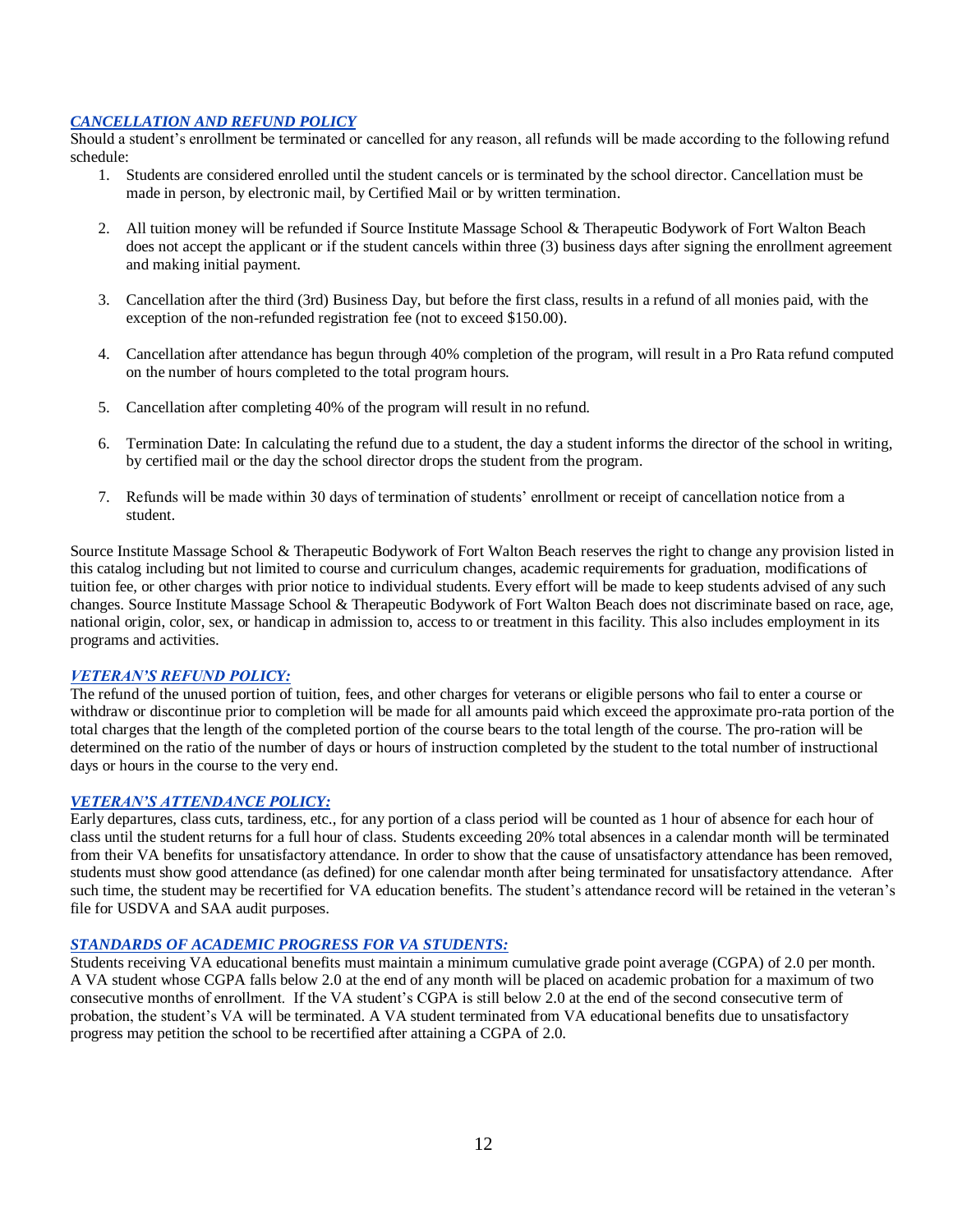# *VETERAN'S CREDIT FOR PREVIOUS EDUCATION OR TRAINING:*

Students must report all education and training. The school must evaluate and grant credit, if appropriate, with the training time shortened, the tuition reduced proportionately, and the VA and student notified.

# *ALLOWANCE FO VETERANS TO ATTEND OR PARTICIPATE IN COURSES PENDING VA PAYMENT:*

Any VA student using benefits under Chapter 31 (Vocational Rehabilitation & Employment) or Chapter 33 (Post 9/11 GI Bill) will be permitted to attend or participate in the course of education during the period beginning on the date on which the individual provides the education institution a certificate of eligibility (COE) for entitlement to educational assistance ending on the earlier of the following dates:

1. The date on which payment from the VA is made to the institution

2. 90 days after the date the institution certified tuition and fees following the receipt of the COE Source Institute Massage School & Therapeutic Bodywork of Fort Walton Beach will not impose any penalty, including the assessment of late fees, the denial of access to classes, libraries, or other institutional facilities, or the requirement that a covered individual borrow additional funds, on any covered individual because of the individual's inability to meet his or her financial obligations to the institution due to the delayed disbursement of funding from the VA under Chapter 31 or 33., a covered individual is anyone using benefits under Chapter 31 (Vocational Rehabilitation & Employment) or Chapter 33 (Post 9/11 GI Bill®)

Source Institute Massage School & Therapeutic Bodywork of Fort Walton Beach is licensed by the Commission for Independent Education, Florida Department of Education. Additional information regarding this institution may be obtained by contacting the Commission at 325 West Gaines Street, Suite 1414, Tallahassee, FL 32399-0400, toll-free telephone number (888)224-6684.

Each of the massage programs listed below meet the minimum contact and services hours required by Florida Medical Quality Assurance for a graduate to qualify for licensure in the state of Florida after passing the required state exams.

# *MASSAGE THERAPY PROGRAM COURSE DESCRIPTION*

A 600-hour program which includes a variety of modern modalities used in the massage profession. The program also covers ethics and laws that govern massage therapy. Classes will be designed to progress in a manner that will allow students to build their knowledge of the human body starting from a cellular level up to a comprehensive understanding of the body as a complete functioning unit. This includes courses in Anatomy, Physiology, and Kinesiology.

# The following is a course numbering system that describes courses to be taken and the hours needed to accomplish each course.

# *MT 101 Human Anatomy/Physiology/Kinesiology/MSA*: *153 hours.*

## *Anatomy/MSA/Physiology/Kinesiology:* Prerequisites: None

This introductory course studies the structure and function of the human body. It includes study of the major organ systems, medical terminology, and the study of muscular movement (biomechanics.) These classes consist of an in-depth study of the muscular and skeletal systems, including the origins and insertions of the muscles, arthrology (study of joints), and pathology. 3 hours will be dedicated to HIV/AIDS/ Health Education and the study of transmission and development of blood borne Pathogens/AIDS.

## *MT 102-Basic Massage and Bodywork Assessment Theory and Application Instruction: 325 hours.*

*Basic Swedish Massage Theory and History of Massage:* 100 hours. Prerequisites: None.

This course introduces the student to the five basic strokes of therapeutic massage (effleurage, petrissage, tapotement, friction, vibration.) It promotes relaxation, flexibility, sore muscle relief, body mechanics, draping, breathing, and grounding techniques, whole body massage, utilizing intention and body/mind connection are explored. These skills continue to develop throughout the program, creating the confidence, sensitivity, and trust needed for client interaction. *Clinical Practicum:* 222 hours. Prerequisites: 50 hours of Swedish massage. Students will complete a minimum of one hundred twenty-five hours of therapy sessions either as a student clinic or during school sponsored community services. Students will be required to attend clinics on Fridays and some weekend or after hour events. This will allow the gain valuable experience as well as opportunities to meet future clients.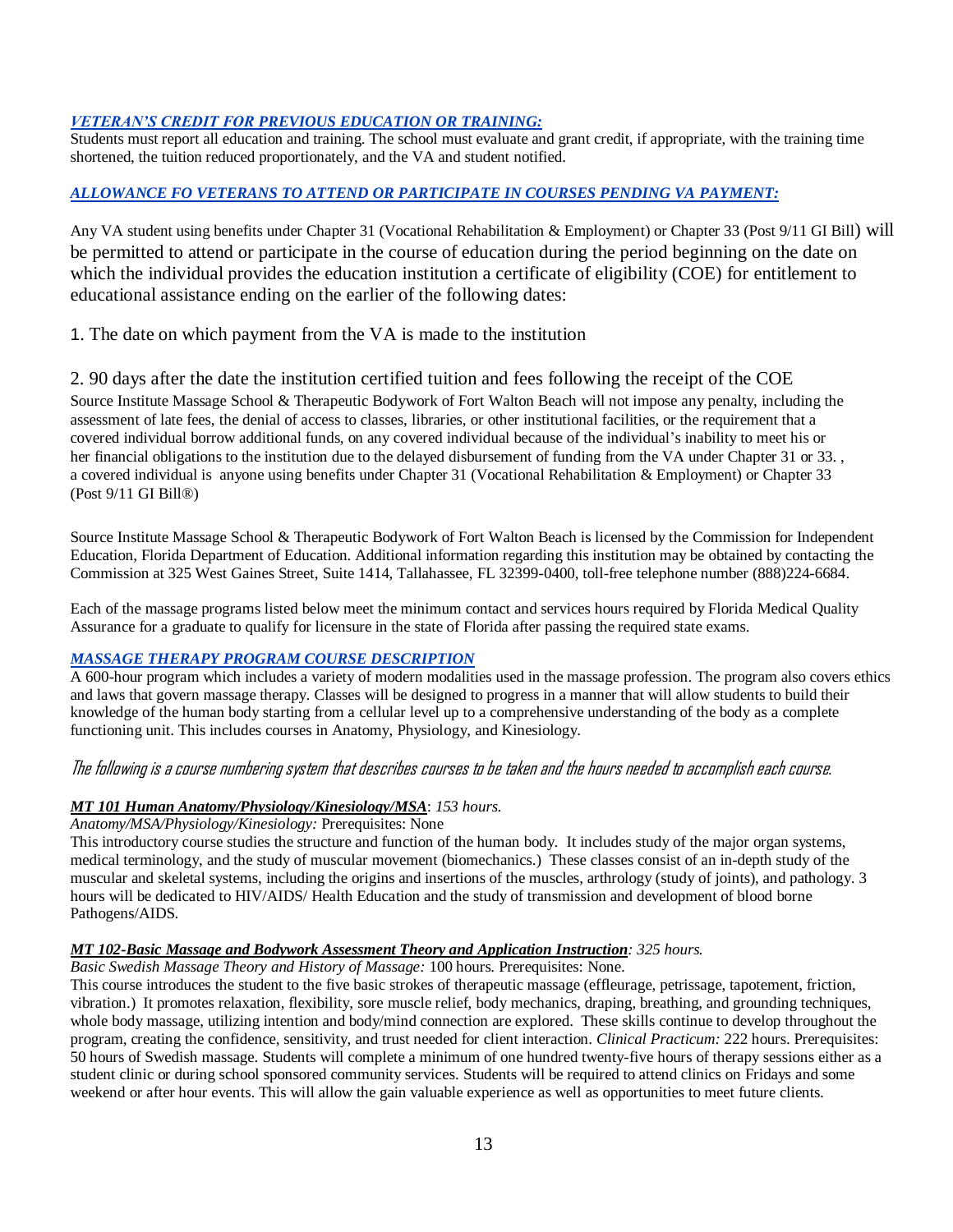## *MT 103- Related Areas of Study in Massage Therapy: 122 hours.*

### *Allied Modalities:* 76 hours.

Places emphasis on the release of deep muscle spasms (myospasms) to relieve chronic pain and improve function. MR addresses the adhesions and the deep fascia of the muscles and connective tissues which result from injury of soft tissue of the body. Neuromuscular Therapy provides the student with an understanding of the role of trauma and acute and chronic paid. Emphasis will be on development of sound palpatory skills in the treatment of specific neuromuscular injuries, including ischemia (lack of blood flow), trigger points (areas of increased neurological activity and tenderness), nerve compression and/or entrapment (pressure on a nerve by osseous or soft tissues), postural distortion (imbalance of muscular tone.) and neuromuscular pathology. Sports Massage emphasizes treatment of clients who are active in sports and exercise programs as well as treatment for injuries. Emphasis is placed on pre-event and post-event massage techniques, as well as flexibility exercises. The student is also taught to access common sports injuries and rehabilitation techniques. Several opportunities to practice at a sport event may be available during the course at community outreach events. *Theory and Practice of Hydrotherapy:* 15 hours. Prerequisites: None. The study of the principles and practical application of the thermal effects of water and how it can be integrated with massage treatments. Course includes hot stone treatment, paraffin wax treatment, ice and heat therapy, and integrates aromatherapy. *Florida Laws and Rules*: 10 hours. Prerequisites: None. This course focuses on the study of rules and regulations governing massage in the State of Florida. *Professional Ethics as It Relates to Massage Therapy:* 4 hours. Prerequisites: None. Ethical standards and guidelines and how it relates to and differs from Florida Laws and Rules are discussed in this course. Our goal is to ensure that each Massage Therapist is equipped with knowledge and integrity to protect them and to protect the public from unethical situations as it relates to Massage Therapy. *Business:* 15 hours. Prerequisites: None. This course is geared toward preparing the newly Licensed Massage Therapist for a career as a Massage Therapy Business owner as well as preparing them to negotiate scheduling and fee splitting with other business owners. They will discuss and learn business language and be able to create a business plan. *Prevention of Medical Errors:* 2 hours. Prerequisites: None. The student will understand the relationship of medical error prevention to the legal scope of practice of massage therapy, effective communication skills with patients and other health care providers, proper use of history taking and documentation, pathology and medical contraindications, and workplace safety and hygiene. The courses listed above contain a total of 600 clock hours.

# *MASSAGE THERAPY EXTENDED PROGRAM COURSE DESCRIPTION*

This is an 800-hour program which includes a variety of modern modalities used in the massage profession. The program also covers ethics and laws that govern massage therapy. Classes will be designed to progress in a manner that will allow students to build their knowledge of the human body starting from a cellular level up to a comprehensive understanding of the body as a complete functioning unit. This includes courses in Anatomy, Physiology, and Kinesiology.

## The following is a course numbering system that describes courses to be taken and the hours needed to accomplish each course.

## *MT 101 Human Anatomy/Physiology/Kinesiology/MSA*: *153 hours.*

### *Anatomy/MSA/Physiology/Kinesiology:* Prerequisites: None

This introductory course studies the structure and function of the human body. It includes study of the major organ systems, medical terminology, and the study of muscular movement (biomechanics.) These classes consist of an in-depth study of the muscular and skeletal systems, including the origins and insertions of the muscles, arthrology (study of joints), and pathology. 3 hours will be dedicated to HIV/AIDS/ Health Education and the study of transmission and development of blood borne Pathogens/AIDS.

## *MT 102-Basic Massage and Bodywork Assessment Theory and Application Instruction: 525hours.*

*Basic Swedish Massage Theory and History of Massage:* 100 hours. Prerequisites: None.

This course introduces the student to the five basic strokes of therapeutic massage (effleurage, petrissage, tapotement, friction, vibration.) It promotes relaxation, flexibility, sore muscle relief, body mechanics, draping, breathing, and grounding techniques, whole body massage, utilizing intention and body/mind connection are explored. These skills continue to develop throughout the program, creating the confidence, sensitivity, and trust needed for client interaction. *Clinical Practicum:* 422 hours. Prerequisites: 50 hours of Swedish massage. Students will complete a minimum of one hundred twenty-five hours of therapy sessions either as a student clinic or during school sponsored community services. Students will be required to attend clinics on Fridays and some weekend or after hour events. This will allow the gain valuable experience as well as opportunities to meet future clients.

### *MT 103- Related Areas of Study in Massage Therapy: 122 hours.*

## *Allied Modalities:* 76 hours.

Places emphasis on the release of deep muscle spasms (myospasms) to relieve chronic pain and improve function. MR addresses the adhesions and the deep fascia of the muscles and connective tissues which result from injury of soft tissue of the body.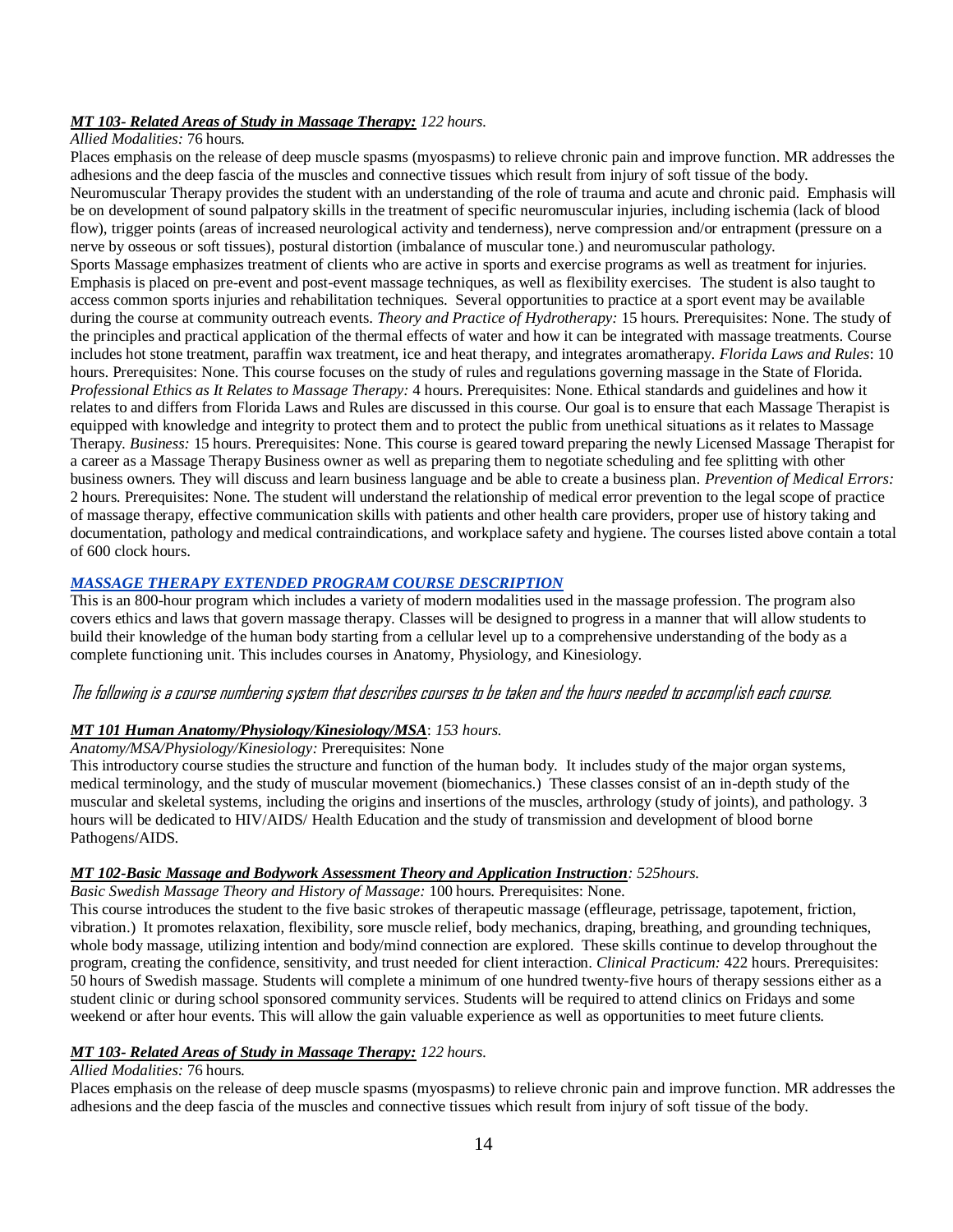Neuromuscular Therapy provides the student with an understanding of the role of trauma and acute and chronic paid. Emphasis will be on development of sound palpatory skills in the treatment of specific neuromuscular injuries, including ischemia (lack of blood flow), trigger points (areas of increased neurological activity and tenderness), nerve compression and/or entrapment (pressure on a nerve by osseous or soft tissues), postural distortion (imbalance of muscular tone.) and neuromuscular pathology. Sports Massage emphasizes treatment of clients who are active in sports and exercise programs as well as treatment for injuries. Emphasis is placed on pre-event and post-event massage techniques, as well as flexibility exercises. The student is also taught to access common sports injuries and rehabilitation techniques. Several opportunities to practice at a sport event may be available during the course at community outreach events. *Theory and Practice of Hydrotherapy:* 15 hours. Prerequisites: None. The study of the principles and practical application of the thermal effects of water and how it can be integrated with massage treatments. Course includes hot stone treatment, paraffin wax treatment, ice and heat therapy, and integrates aromatherapy. *Florida Laws and Rules*: 10 hours. Prerequisites: None. This course focuses on the study of rules and regulations governing massage in the State of Florida. *Professional Ethics as It Relates to Massage Therapy:* 4 hours. Prerequisites: None. Ethical standards and guidelines and how it relates to and differs from Florida Laws and Rules are discussed in this course. Our goal is to ensure that each Massage Therapist is equipped with knowledge and integrity to protect them and to protect the public from unethical situations as it relates to Massage Therapy. *Business:* 15 hours. Prerequisites: None. This course is geared toward preparing the newly Licensed Massage Therapist for a career as a Massage Therapy Business owner as well as preparing them to negotiate scheduling and fee splitting with other business owners. They will discuss and learn business language and be able to create a business plan. *Prevention of Medical Errors:* 2 hours. Prerequisites: None. The student will understand the relationship of medical error prevention to the legal scope of practice of massage therapy, effective communication skills with patients and other health care providers, proper use of history taking and documentation, pathology and medical contraindications, and workplace safety and hygiene. The courses listed above contain a total of 800 clock hours.

### *SKIN CARE COURSE DESCRIPTION*

This is a 260-hour program which includes a variety of modern modalities used in the skin care profession. The program also covers ethics and laws that govern skin care. Classes will be designed to progress in a manner that will allow students to build their knowledge of the human Integumentary System. This includes courses in Anatomy, Physiology, and Kinesiology of the face, head and neck. 47 hours of the 300-hour program will be clinical lab hours where the student will practice skin care on the general public. The clinical labs will be done on school campus only. This practice will help the students by way of written feedback by the clients on whom they do procedures.

## The following is a course numbering system that describes courses to be taken and the hours needed to accomplish each course.

# *SC 101 Florida Laws and Rules*: *5 hours.*

This course focuses on the study of rules and regulations governing massage in the State of Florida

#### *SC 102 HIV/AIDS/ Health Education: 4 hours*.

This is the study of transmission and development of blood borne Pathogens/AIDS.

### *SC 103 Sanitation and Sterilization: 10 hours.*

The practice of esthetics includes taking measures to prevent the contamination of products and implements as well as the spread of disease from client to esthetician, esthetician to client, and client to client. This part of the course will teach about various organisms, how they cause disease, and how their spread can be prevented in the salon.

## *SC 104 Professional Ethics as it relates to Skin Care:* 2 hours.

Ethical standards and guidelines and how they relate to and differs from Florida Laws and Rules are discussed in this course. Our goal is to ensure that each Skin Care Technician is equipped with knowledge and integrity to protect them and to protect the public from unethical situations as it relates to Skin Care.

#### *SC 105 Basics of Electricity (set up electrical devices):* 8 hours, 5 services.

Estheticians use electricity to enhance their work with the skin. The basics of electricity explore the basics of electricity and how it works. These basics will expand your knowledge of how machines work with the skin.

### *SC 106 Facial Techniques and Contraindications:* 66 hours, 40 services.

Facial treatments are the core treatments that estheticians perform. Knowledge of skin analysis and products are precursors to offering facial services. This course will give students the skill to effectively treat the skin with knowledge, knowing when to treat the client and when to avoid treatment due to contraindications.